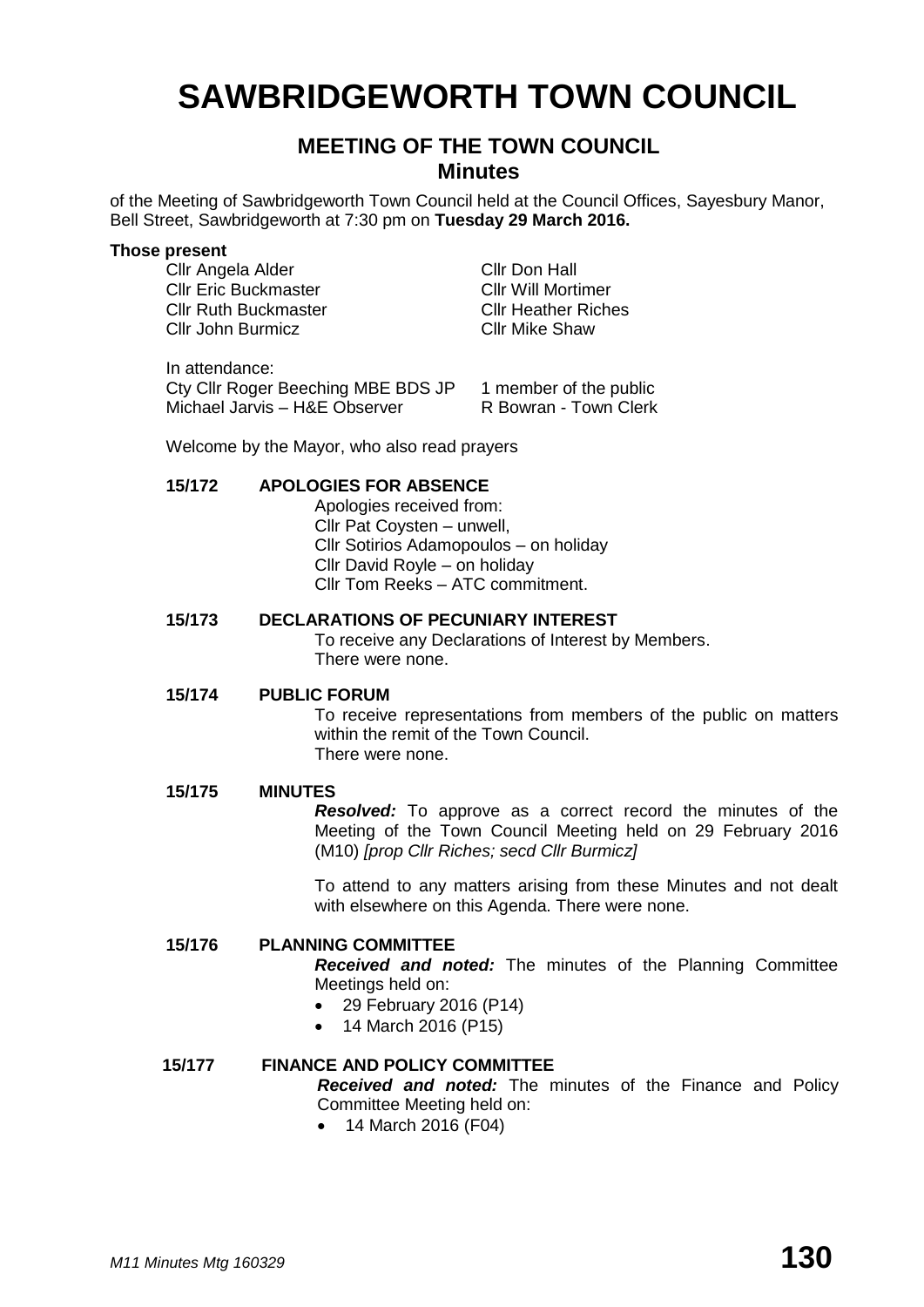#### **15/178 MAYOR'S CORRESPONDENCE/COMMUNICATIONS**

To receive advice of the Mayor's correspondence and communications

- o The Duck Race was a great success and raised over £1300. Many thanks to Joanne, all of our staff and the guides for a great joint effort
- o Our Town Council Civic Dinner will be held on 09 April in Sawbridgeworth Memorial Hall. Please all support the event and book places for yourselves and friends.
- o At the end of April we are going to have an initial meeting regarding forming a Sawbridgeworth Local History committee which could be a collaboration between the WW1 group, U3A, and the Town Council. The aim will be to record and preserve our local history and artefacts

# **15/179 REPRESENTATIVES REPORTS**

To receive representatives reports from:

- o County Cllr Roger Beeching MBE JP reported:
	- o Flooding issues:
		- **Parsonage Lane. Road to be closed in April to** allow for CCTV survey and clearing.
		- **Rowney Gardens area. Gulleys have been cleared** in Pishiobury Drive, the A1184 is now clear and Highways will do more clearance in the new FY.
	- o Storm Katie caused 177 call outs including 1 damaged bridge; 2 shed loads; 18 street lights; 77 trees down and I road flooded *(sic)*
	- o Highway Locality Budget has been reduced by £10k and Locality Budget reduced by £5k. This money to be spent on local issues.
	- o Attended a Flood Symposium. Announced creation of LLFA (Lead Local Flood Authority). Unsure of how this will work or improve accountability.
		- Several questions seeking clarification
- o District Cllr Mrs Angela Alder reported attending:
	- o Prevent workshop to raise awareness of anti-terrorism
	- o District Council meeting
	- o The role of the councillor in emergency planning
	- o District Plan policy discussion
	- o Now appointed as EHDC combatting loneliness champion
	- o Task & Finish group looking at health benefits from regular exercise
	- o Licensing Committee for late nigh refreshment provision.
- o District Cllr Will Mortimer reported:
	- o That he had been unwell for the last two weeks but that he would report at the next meeting.
- o District Cllr Eric Buckmaster reported:
	- o My thanks go to all those who turned out for the Clean for the Queen initiative. We had many from the Congregational church and I think we made a great difference to areas around the station and Spellbrook.
	- o I mentioned at the last meeting that the Executive were to receive a recommendation to continue the subsidy of the car parks in Buntingford and Sawbridgeworth for 2016/17. This was agreed.
	- $\circ$  I had a meeting in Letchworth with the owner of a chain of community pharmacies. It was to discuss health services that pharmacies can offer such as consultations and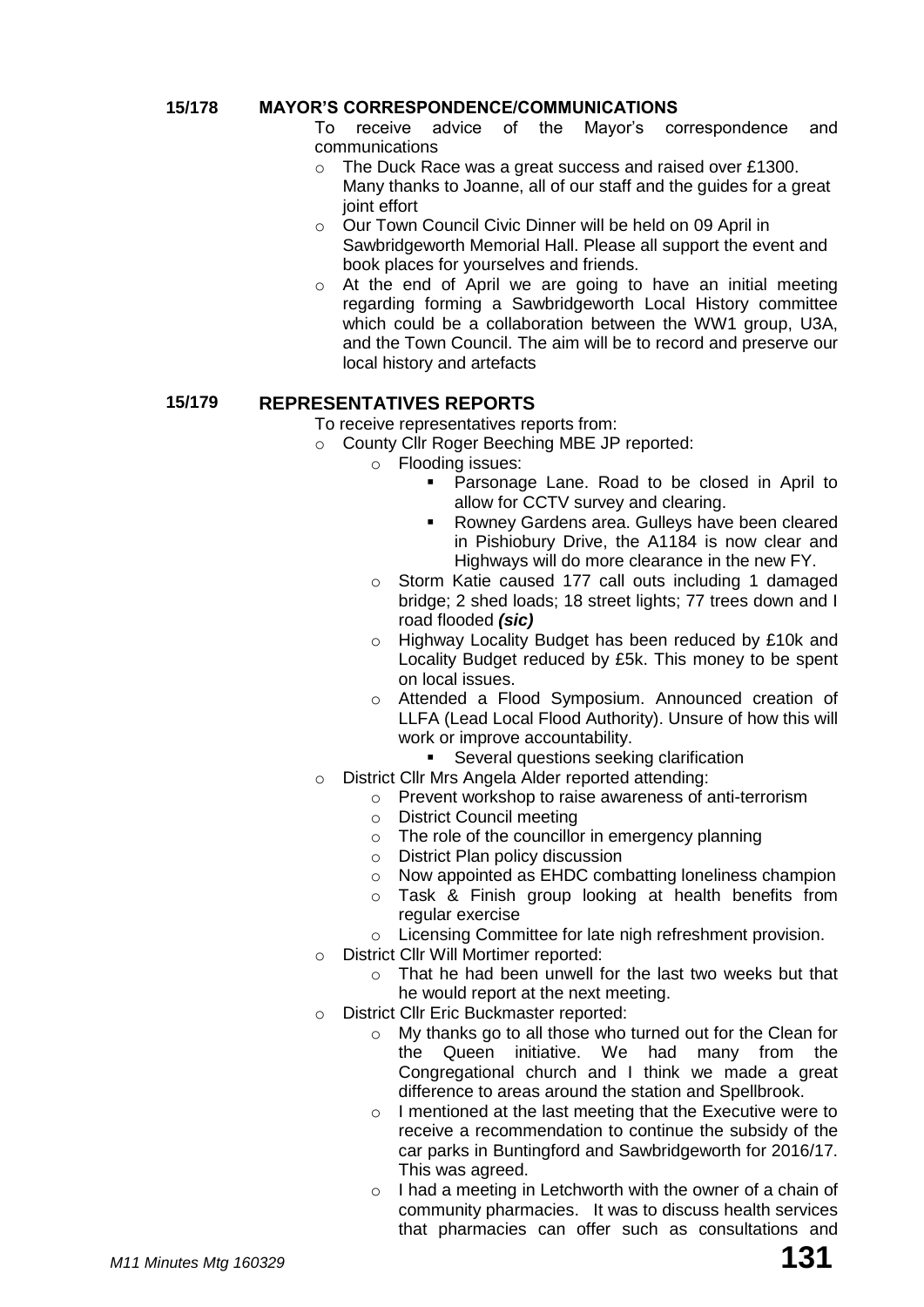health checks to complement those offered by Doctors practices.

- o Hertfordshire Police were not present and had not sent a report.
	- o Cllr Burmicz highlighted that a former resident of Sawbridgeworth had breached the terms of his ASBO by coming back to the town. Information had been passed to the police and the person was back in police custody.
- o Other Representatives, Cllr Angela Alder advised:
	- o There will be a Healthwise course at the Hailey Centre for 10 weeks commencing 05 April. Presented by Age UK it is free of charge to all.
- o Other Representatives, Cllr Eric Buckmaster advised
	- o there will be a Rivers Orchard maintenance day as usual on Sunday 03 April, being the first Sunday of the month

#### **15/180 TOWN ACTION PLAN**

To report on progress with the Town Action Plan 2015-20. Clerk reported that the second public consultation days had taken place on Saturday 12 march and that he was now consolidating the input and preparing the final draft document for presentation at the Annual Town Meeting on Monday 11 April 2016.

#### **15/181 NEIGHBOURHOOD PLAN**

To report on progress with the Sawbridgeworth Neighbourhood Plan. Clerk reported that no further action had been taken in this respect.

#### **15/182 CLERK'S REPORT**

To receive and note the Town Clerk's report *Attached as Appendix A*

Clerk highlighted;

- Car park subsidy was secure for 2016/17 but that was not the case for years beyond that.
- The specification for the proposed new minibus for the Sawbobus operation had agreed with the manufacturer and had now been submitted to the DfT. Delivery is anticipated by the end of June 2016.

#### **15/183 TOWN PROJECTS REPORT**

To receive and note the Town Project Manager's report *Attached as Appendix B*

# **15/184 DEPOSIT & CONSULTATION DOCUMENTS**

To note any items for Deposit and Consultation

- The Mayor highlighted the commencement of the Hertfordshire Year of Volunteering.
- Received notification of grant of permission for the construction of an agricultural reservoir at Thorley Hall Farm.

#### **15/185 FINANCIAL REPORT**

*Noted:* The current Financial Report

#### **15/186 ACCOUNTS FOR PAYMENT**

*Noted and Approved:* Accounts for payment

Meeting closed at 20:26

The next meeting of the Town Council will be held at 7.30 pm on Monday 25 April 2016 in the Council Chamber at Sayesbury Manor, Bell Street, Sawbridgeworth.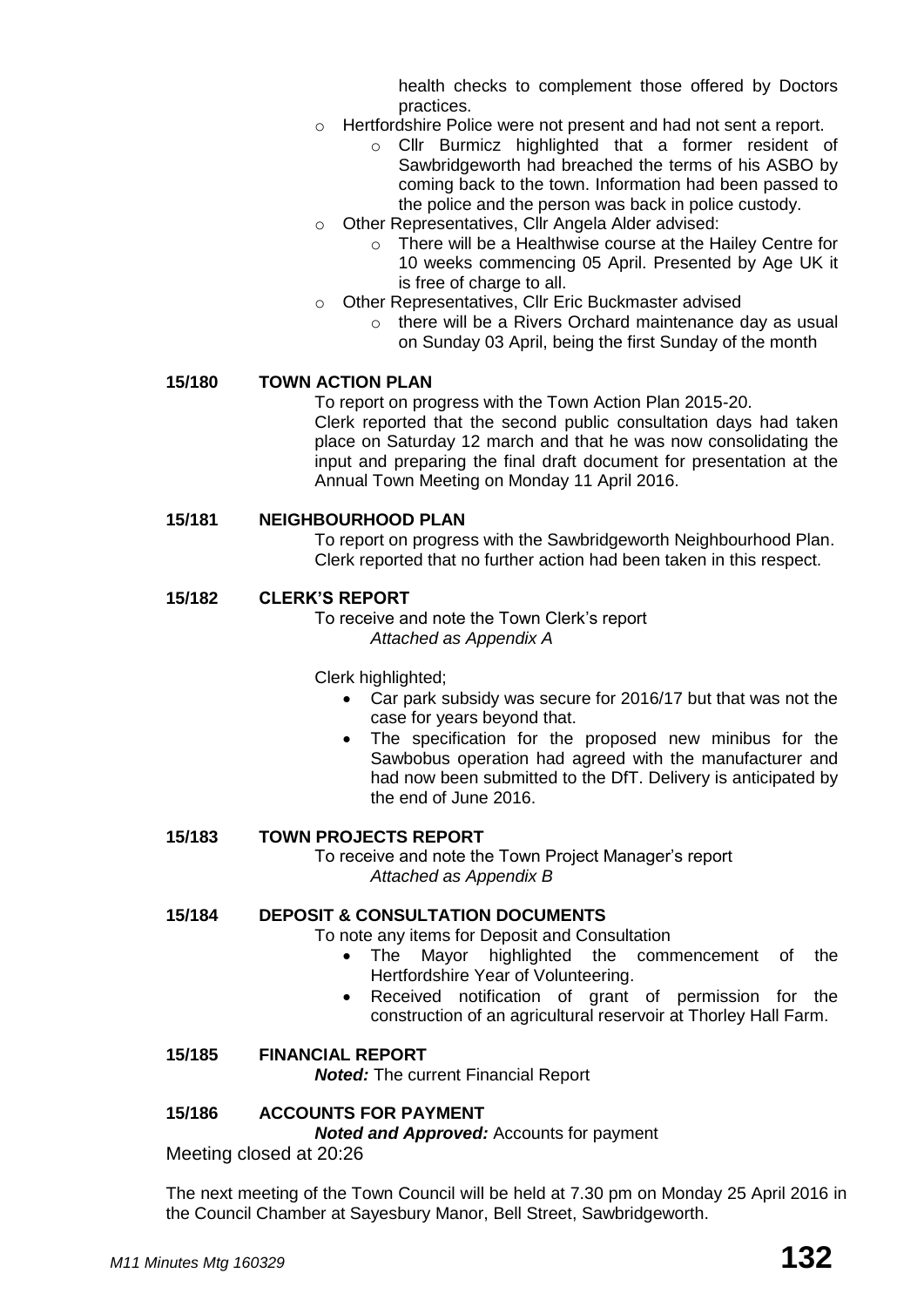# Appendix A Clerk's Report

#### **[Allotments](http://www.sawbridgeworth-tc.gov.uk/town-information/town-council-services/allotments)**

- Vantorts paths widening completed.
- Eco Toilets ordered for Southbrook and Bullfields.
- Skips ordered for Easter week end for Southbrook and Bullfields

#### **Bus Shelters**

Spellbrook shelter repaired from the effects of further vandalism

#### **Car Park Subsidy (First Hour Free)**

Decision as to continuity for 2016/17 has now been made

#### **[Cemetery](http://www.sawbridgeworth-tc.gov.uk/town-information/town-council-services/cemetery)**

- 64 Interments managed in 2015 to date
- Application for an exhumation to be made to MoJ

#### **Chamber Utilisation**

- Redecoration of Chamber being carried out
- Used for several community meetings and Police drop-in

#### **Community Transport - [Sawbobus](http://www.sawbridgeworth-tc.gov.uk/town-information/town-council-services/sawbobus) an[d Minibus Hire](http://www.sawbridgeworth-tc.gov.uk/town-information/town-council-services/minibus-hire)**

- Dial-a-Ride service provided; 92 so far this year.
- Promised vehicle from DfT now specified.

#### **Consultee on all matters relevant to the town**

No new consultations this month.

#### **Financial Accounting System**

- Budget entered on new RBS System
- Internal audit to take [place on 03 March

#### **Fly Posting**

- Continued surveillance and unauthorised advertising removed.
- Authorised charity banners installed and removed in a timely manner.

#### **Hertfordshire Highways**

• Sign cleaning, footpaths clearance and gardening works carried out.

#### **Neighbourhood Plan**

• No current activity

#### **Planning Matters [\(acting as a consultee\)](http://www.sawbridgeworth-tc.gov.uk/town-council/planning)**

121 Applications considered since the beginning of the new term.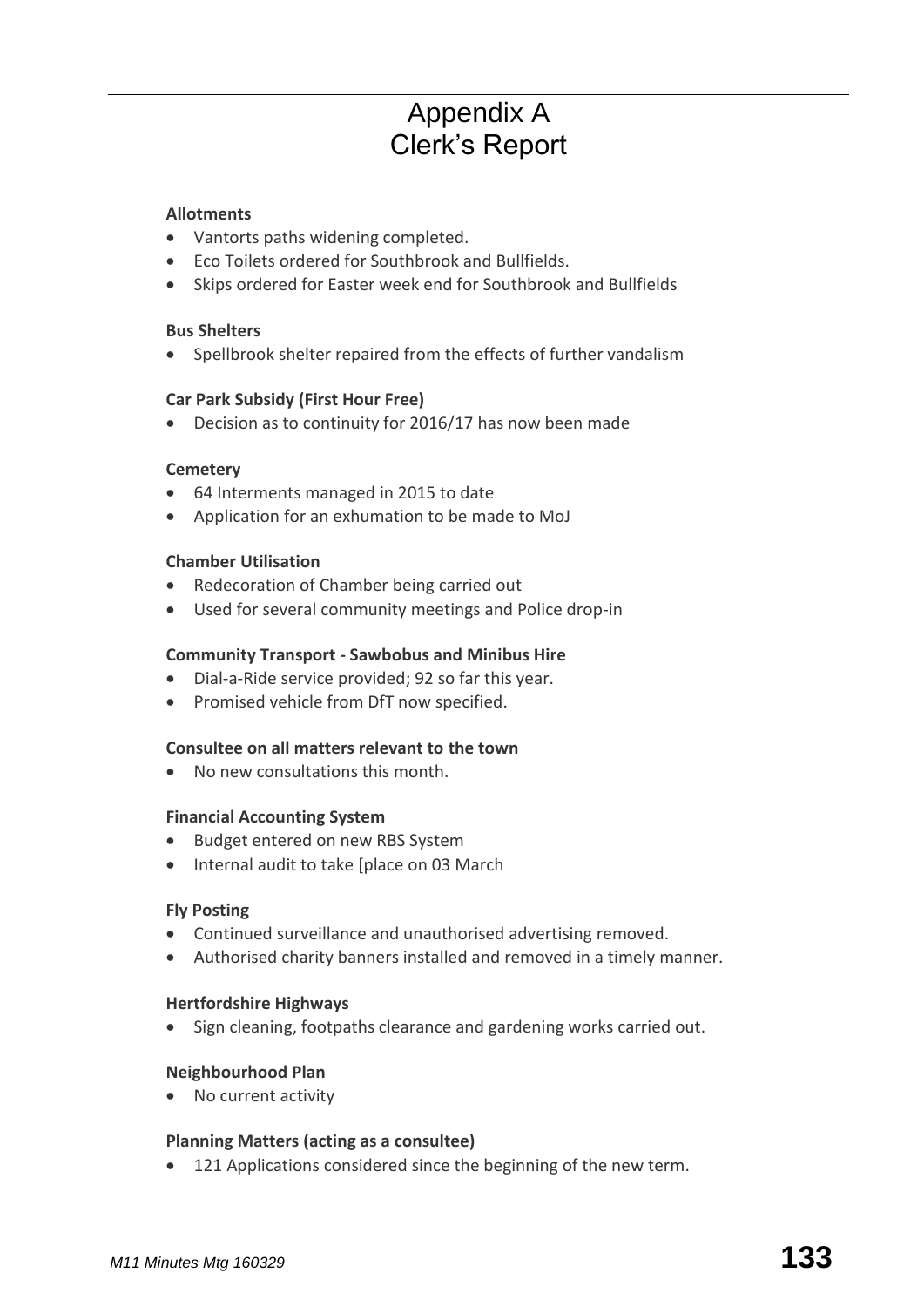# **Projects**

- Bell Street Conveniences; ongoing dialogue with EHDC since October 2013 over refurbishment and maintenance responsibility. No contact from EHDC since last month.
- Town Green; ongoing dialogue with EHDC since January 2015 over project to revitalize area as a community hub and town centre focus.

### **Publicity/Information:**

- Newsletter consideration of a revised format to be discussed.
- Contributions being made to Sawbridgeworth Flyer and CM21 magazine
- Communications working party 20 April 2016

#### **Town Action Plan**

- Open Meeting held on Saturday 12 March 2016
- Presentation at Annual Town Meeting 11 April 2016